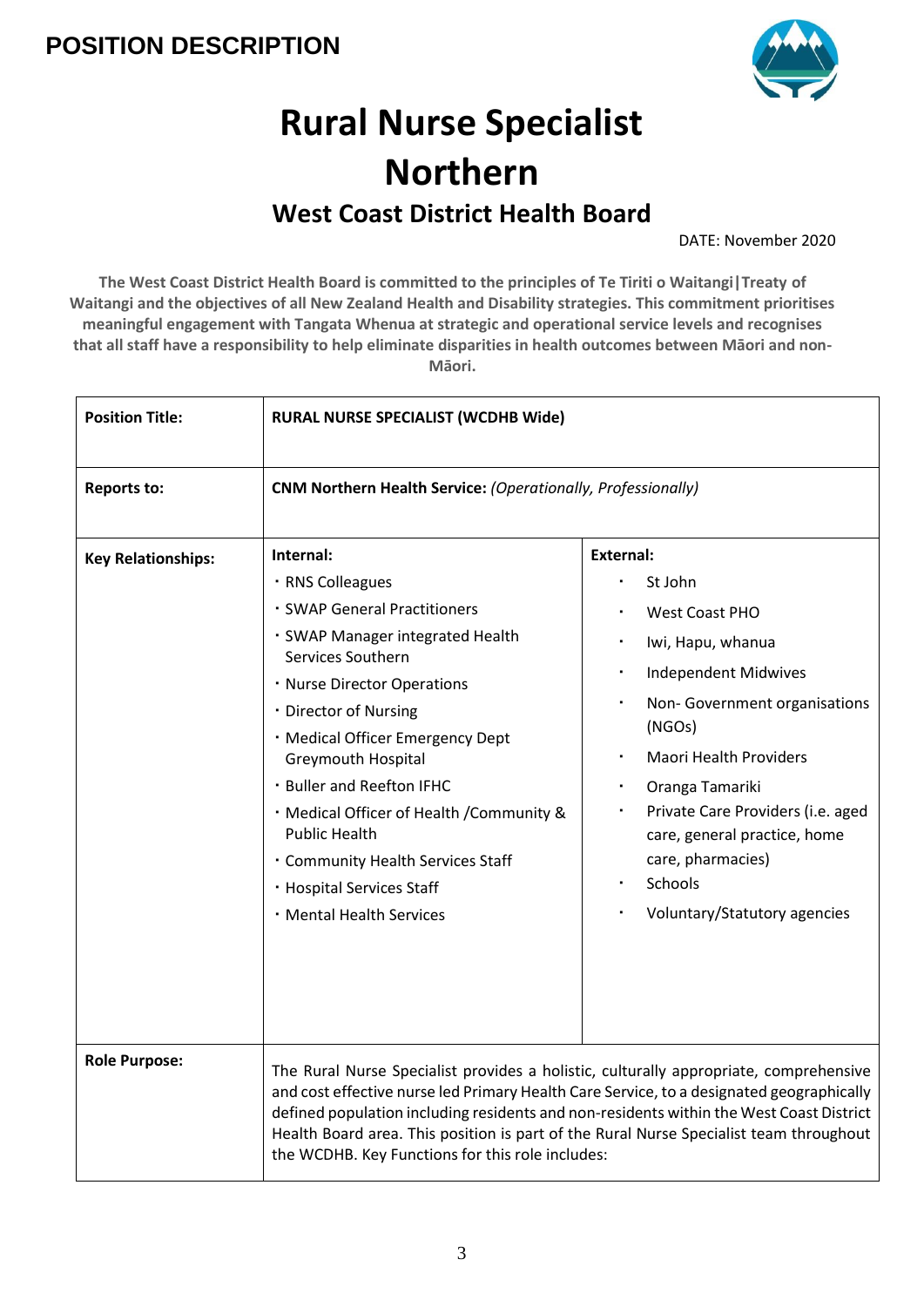

|                               | 1. Working at the Rural clinics is required in an RNS role. Providing a culturally<br>competent service that prioritises the needs of Māori as tangata whenua in<br>order to achieve equity in mental health outcomes.<br>2. Collaborating with key community stakeholders and the interprofessional team<br>to deliver mental health care that prioritises unmet need (i.e. in schools)<br>3. Enabling sustainable integration of healthcare services<br>Provide additional clinics to support the team during peak periods.<br>4.<br>5. Develop strong and sustainable links with the wider Health care teams<br>6. The RNS is required to take up the full duties of an RNS inclusive of the on call<br>component                                                                                           |
|-------------------------------|----------------------------------------------------------------------------------------------------------------------------------------------------------------------------------------------------------------------------------------------------------------------------------------------------------------------------------------------------------------------------------------------------------------------------------------------------------------------------------------------------------------------------------------------------------------------------------------------------------------------------------------------------------------------------------------------------------------------------------------------------------------------------------------------------------------|
| <b>Complexity of</b><br>Role: | Most challenging duties typically undertaken or most complex problems solved:<br>PRIME on call component of the position<br>Advanced, collaborative, evidence-based assessment, diagnostic inquiry,<br>$\bullet$<br>planning, and intervention(s) for adults and children in the<br>community/primary care setting<br>Provides specialist nursing care and expertise, both in direct care delivery and<br>in support to other staff.<br>Skilled communication and negotiation to ensure appropriate and timely care<br>from a range of services is provided in a cohesive way across the care<br>continuum<br>Provides an environment that enables good team working relationships.<br>Contributes to service development; development of pathways, protocols, and<br>guidelines in area of specialty practice |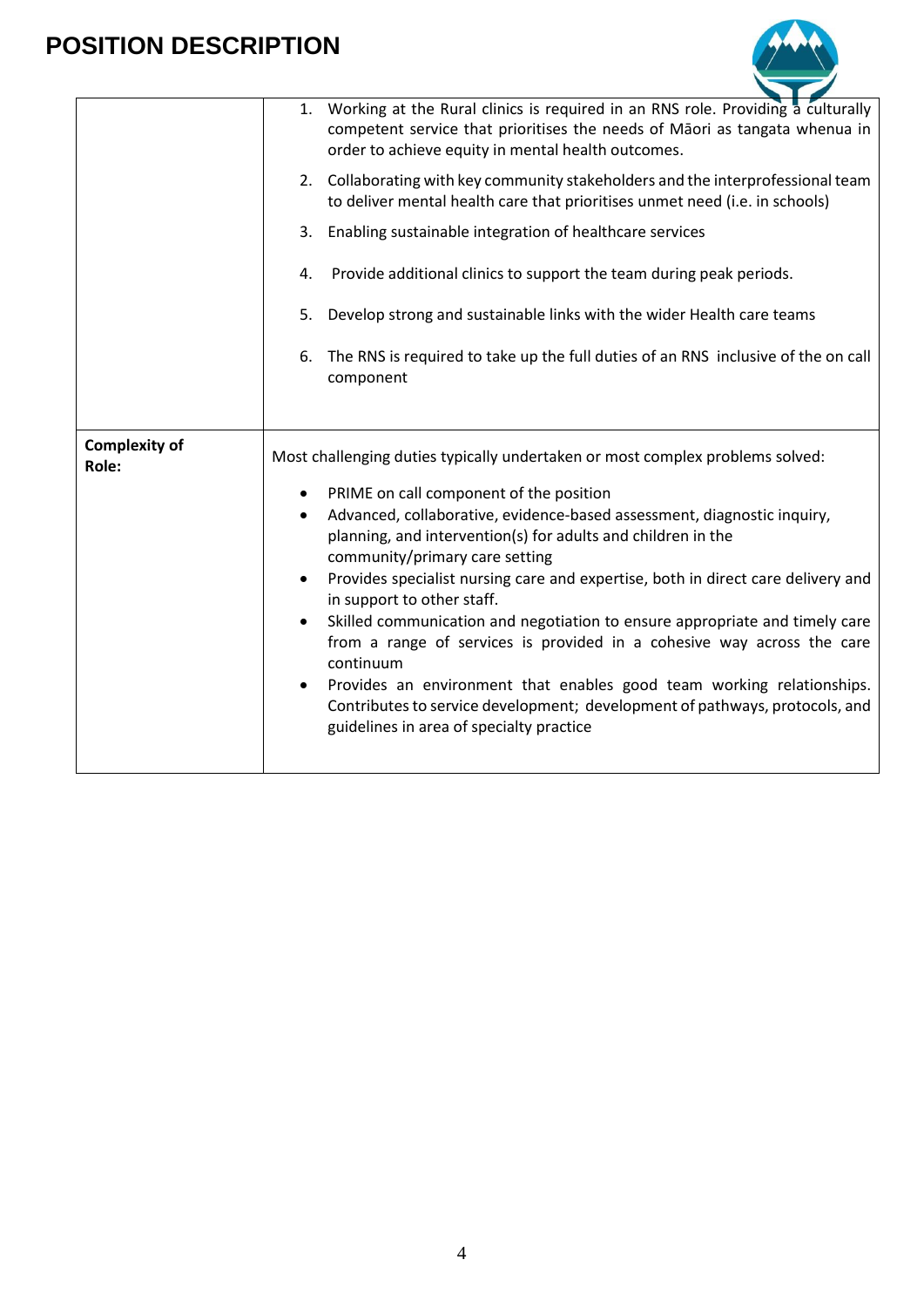

### **ORGANISATIONAL VISION & VALUES:**

Our vision is for an integrated West Coast health system that is clinically sustainable and fiscally viable; a health system that wraps care around a person and helps them to stay well in their community.

### **All activities of the WCDHB reflect the values of:**

- Manaakitanga caring for others
- Whakapapa identity
- Integrity
- Respect
- Accountability
- Valuing people
- Fairness
- Whanaungatanga family and relationships
- Pono truth

#### **He mihi**

*E ngā mana E ngā reo E ngā iwi o te motu Tēnei te mihi ki a koutou katoa*

#### **He whakatauki**

*Ko tau rourou, ko taku rourou, ka ora ai te iwi* With your contribution and my contribution we will be better able to serve the people.

#### **PLACE IN THE ORGANISATION:**

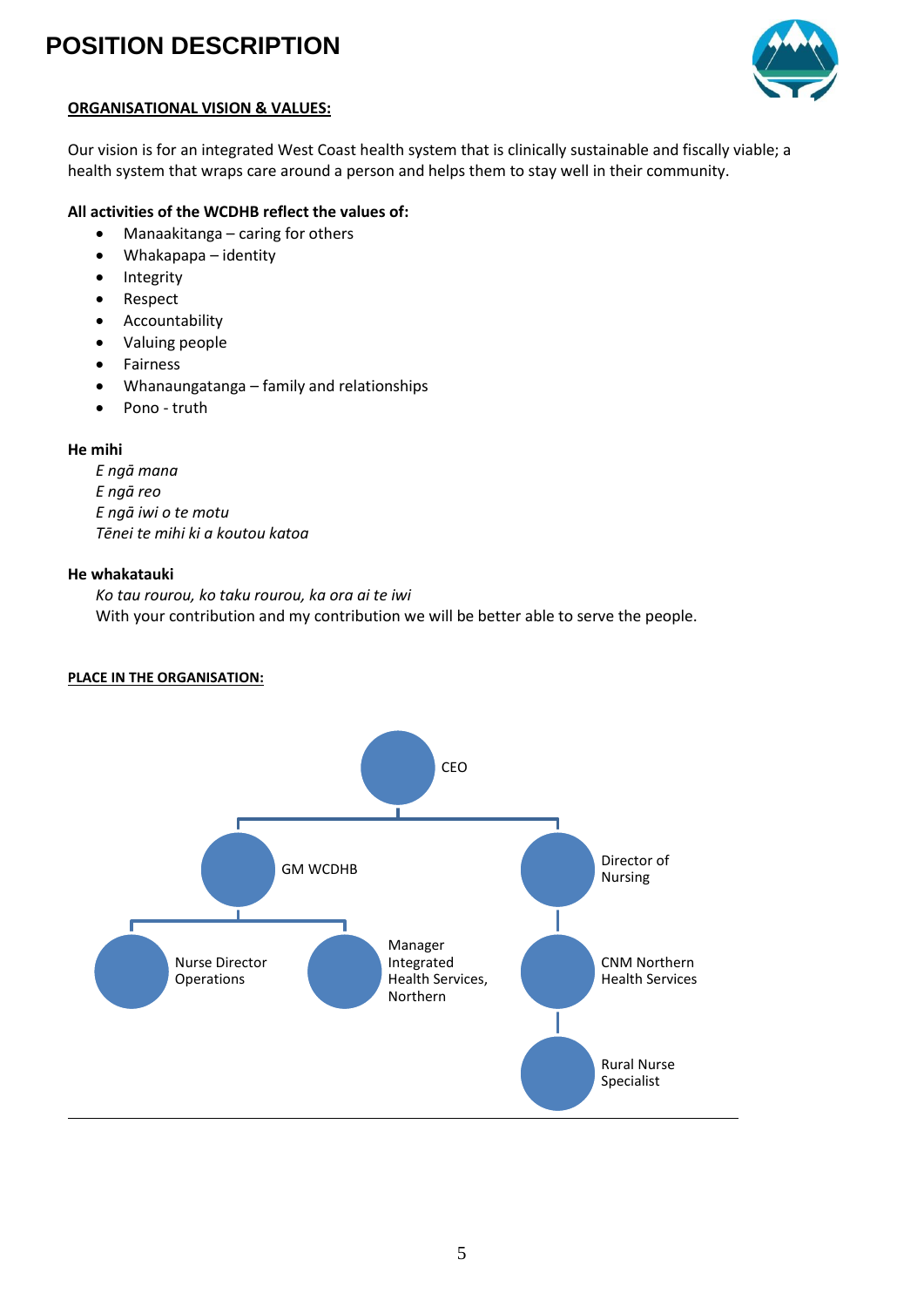

### **KEY ACCOUNTABILITIES:**

| The RNS is responsible for:                                                                                                                                                                                                                                                                                                                                                                                                                                                                                                     | The RNS will be successful when                                                                                                                                                                                                                                                                                                                                                                                                                                                                                                                                                                                                                                                                                                                                                                                                                                                                                                                                                                                                                                                                              |
|---------------------------------------------------------------------------------------------------------------------------------------------------------------------------------------------------------------------------------------------------------------------------------------------------------------------------------------------------------------------------------------------------------------------------------------------------------------------------------------------------------------------------------|--------------------------------------------------------------------------------------------------------------------------------------------------------------------------------------------------------------------------------------------------------------------------------------------------------------------------------------------------------------------------------------------------------------------------------------------------------------------------------------------------------------------------------------------------------------------------------------------------------------------------------------------------------------------------------------------------------------------------------------------------------------------------------------------------------------------------------------------------------------------------------------------------------------------------------------------------------------------------------------------------------------------------------------------------------------------------------------------------------------|
| 1. Leadership:<br>As a senior nurse within a team the RNS<br>is responsible for supporting team<br>members to provide care that best meets<br>the needs of the community                                                                                                                                                                                                                                                                                                                                                        | Role models positive and professional behaviours in all relationships.<br>$\bullet$<br>Promotes team development in a cohesive, positive and professional<br>$\bullet$<br>manner.<br>Assists the CNM with 360 degree feedback for regular performance<br>$\bullet$<br>appraisal/reviews for the wider nursing team.<br>Liaises with CNM on quality issues and initiatives.<br>$\bullet$<br>Assists in the facilitation of orientation/preceptorship for new team<br>$\bullet$<br>members when required.<br>Provides direct feedback and support to the CNM as appropriate.<br>$\bullet$<br>Supports and empowers professional team members to assume<br>$\bullet$<br>maximum responsibility for management of patient outcomes.<br>Facilitates direct communication with clinicians.<br>Identifies and provides training and ongoing development<br>$\bullet$<br>opportunities for staff in conjunction with the CNM, Nurse Director<br>Operations and Director of Nursing.<br>Is involved with the dissemination of current information and<br>theories necessary for the provision of optimal patient care |
| Honouring diversity and challenging<br>2.<br>inequity<br>Demonstrates commitment to Treaty<br>of Waitangi principles when working<br>with tangata whaiora and whānau.<br>Consistently demonstrates<br>awareness and sensitivity of cultural<br>differences when working with<br>clients and their whanau, and when<br>working with clinical and non-clinical<br>colleagues.                                                                                                                                                     | Role models culturally safe practice that reflects principles found in the<br>$\bullet$<br>Treaty of Waitangi, Tikanga Best Practice Guidelines, and Takarangi<br><b>Cultural Competency Framework</b><br>Recognises Māori as tangata whenua and works in collaboration with<br>$\bullet$<br>with the WCDHB Māori Health Team and local iwi to develop strategies<br>aimed at achieving equity for Māori within the service<br>Consistently demonstrates awareness and sensitivity of cultural<br>$\bullet$<br>differences when working with consumers and their families/whānau,<br>and when working with clinical and non-clinical colleagues across the<br><b>WCDHB</b><br>Consistently respects the spiritual beliefs, sexual orientation, and<br>$\bullet$<br>cultural practises of others, including colleagues<br>Demonstrates care and respect for diversity in the workplace, including<br>٠<br>care and respect for internationally trained colleagues                                                                                                                                             |
| <b>Advanced management of clinical</b><br>3.<br>care to our Rural Community.<br>Applies advanced nursing skills and<br>knowledge in the management of patient<br>care<br>Working with clients, family/whanau and<br>other health professionals to provide<br>timely access to care in order to optimise<br>outcomes.<br>Using advanced, professional<br>communication and negotiation skills to<br>ensure appropriate and timely care from<br>a range of services is coordinated in a<br>cohesive way across the care continuum | Utilises current research and evidence-based practice to support<br>$\bullet$<br>effective, collaborative decision-making regarding the care of adults and<br>children in the community/primary care setting. This decision-making<br>includes holistic:<br>Assessment<br>$\circ$<br>Diagnostic inquiry<br>$\circ$<br>Planning<br>$\circ$<br>Interventions/treatment<br>$\circ$<br>Evaluation of clinical care<br>$\circ$<br>Demonstrates effective, timely, specialist clinical management of clients<br>$\bullet$<br>within the RNS scope of practice to enable:<br>Person/whānau led care<br>$\circ$<br>Excellence in Māori health and disability outcomes<br>$\circ$<br>Excellence in rural health and disability outcomes<br>$\circ$<br>The WCDHB's vision and values<br>$\circ$<br>Practices in a way that is deemed by tangata whenua and whanau to be<br>٠<br>culturally safe and based on the principles within the Treaty of Waitangi<br>in order to achieve equity of health outcomes for Māori                                                                                                   |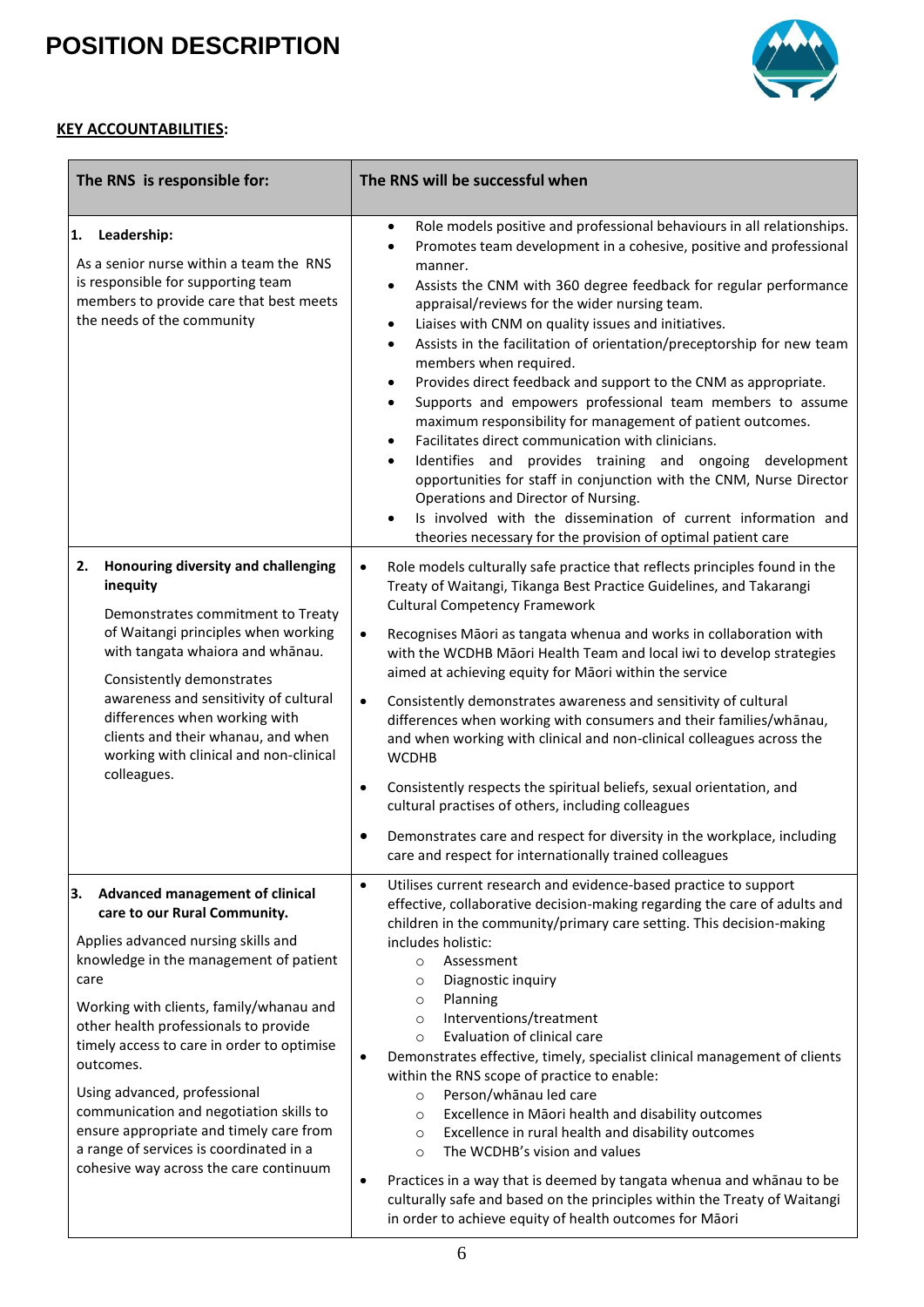

|    |                                                                                                                                                                                                 | Plans, prioritises and schedules self-referral health clinics on a regular<br>$\bullet$<br>basis at times and places that are appropriate to meet the community's<br>needs.<br>Refer patients as appropriate to medical practitioners, medical<br>$\bullet$<br>specialists, and other health providers, eg physiotherapists, mental<br>health teams, social workers.<br>The RNS works either autonomously, or in collaboration with medical<br>$\bullet$<br>practitioners as per scope of practice. Will order and interpret an agreed<br>range of diagnostic tests and recommends prescribes therapies based on<br>the client's clinical status and care management goals; explaining the<br>rationale, preparation, nature, and anticipated effects of these tests and<br>therapies to the client, their whanau, and other members of the care<br>team. Documents these conversations as well as the client response to<br>these procedures.                                                                                                                                                                                                                                                                                                                                                                                                                                                        |
|----|-------------------------------------------------------------------------------------------------------------------------------------------------------------------------------------------------|-------------------------------------------------------------------------------------------------------------------------------------------------------------------------------------------------------------------------------------------------------------------------------------------------------------------------------------------------------------------------------------------------------------------------------------------------------------------------------------------------------------------------------------------------------------------------------------------------------------------------------------------------------------------------------------------------------------------------------------------------------------------------------------------------------------------------------------------------------------------------------------------------------------------------------------------------------------------------------------------------------------------------------------------------------------------------------------------------------------------------------------------------------------------------------------------------------------------------------------------------------------------------------------------------------------------------------------------------------------------------------------------------------|
|    |                                                                                                                                                                                                 | Ensures care is coordinated to be provided in a timely manner to<br>$\bullet$<br>facilitate smooth transition of the client between services and along<br>their care plan                                                                                                                                                                                                                                                                                                                                                                                                                                                                                                                                                                                                                                                                                                                                                                                                                                                                                                                                                                                                                                                                                                                                                                                                                             |
|    |                                                                                                                                                                                                 | The RNS will provide an emergency service that adheres to the<br>٠<br>P.R.I.M.E. protocols and meets the standards outlined in the Roadside<br>to Bedside Document. The nurse will be available on an "on call" basis<br>to provide this service at the times specified by WCDHB.<br>The RNS will maintain a formulary that is appropriate for supplying<br>$\bullet$<br>urgent and emergency medication.<br>The RNS will co-operate with other organizations and agencies to<br>$\bullet$<br>ensure safe communities, eg Police, Dept of Conservation, Women's<br>Refuge, CYPS, local authorities and Maori agencies.<br>Refers all matters and concerns related to professional practice to line<br>$\bullet$<br>manager and the relevant Executive Clinical Lead (i.e. Director of Nursing),<br>including:<br>Deficiencies in quality care and professional standards<br>$\circ$<br>Incidents related to consumers, which may affect wellbeing<br>$\circ$<br>Matters of noncompliance with the WCDHB's policies and<br>$\circ$<br>procedures<br>Matters of unresolved staff conflict<br>$\circ$<br>Security breaches and quality standards failure<br>Establishes and maintains professional relationships with key<br>٠<br>stakeholders working within the WCDHB, West Coast, and South Island;<br>ensuring the service is well connected and informed, while also sharing a<br>rural perspective |
| 4. | To manage patients with chronic<br>diseases, rehabilitation needs and<br>those requiring palliative care in the<br>community.                                                                   | The RNS will provide a quality nursing service that includes education of<br>$\bullet$<br>patients to encourage self-management of chronic conditions, and<br>support and maintenance of patients in the community. Patient<br>rehabilitation will be promoted by contributing to the development of<br>solutions, which increase patient independence and quality of life.<br>The RNS will work within the Home Hospice philosophy in caring for the<br>$\bullet$<br>terminally ill and the bereaved. This includes the supervision and storage<br>of controlled drugs prescribed for terminally ill patients.                                                                                                                                                                                                                                                                                                                                                                                                                                                                                                                                                                                                                                                                                                                                                                                       |
| 5. | To contribute to the achievement of<br>positive health outcomes for the<br>designated population by providing a<br><b>Health Promotion / Health Protection</b><br><b>Service that includes:</b> | a) Well Child/ Tamariki Ora Service<br>Promotes health care for 0-5 year olds including provision of health<br>٠<br>education and information to parents including well child checks as<br>per Well Child/ Tamariki Ora contract and B4School Checks.<br>Regular visits will be scheduled and evidence of same available for<br>$\bullet$<br>Preschool Centres and Primary Schools.<br>Timely new entrant health assessments will be done.<br>$\bullet$                                                                                                                                                                                                                                                                                                                                                                                                                                                                                                                                                                                                                                                                                                                                                                                                                                                                                                                                               |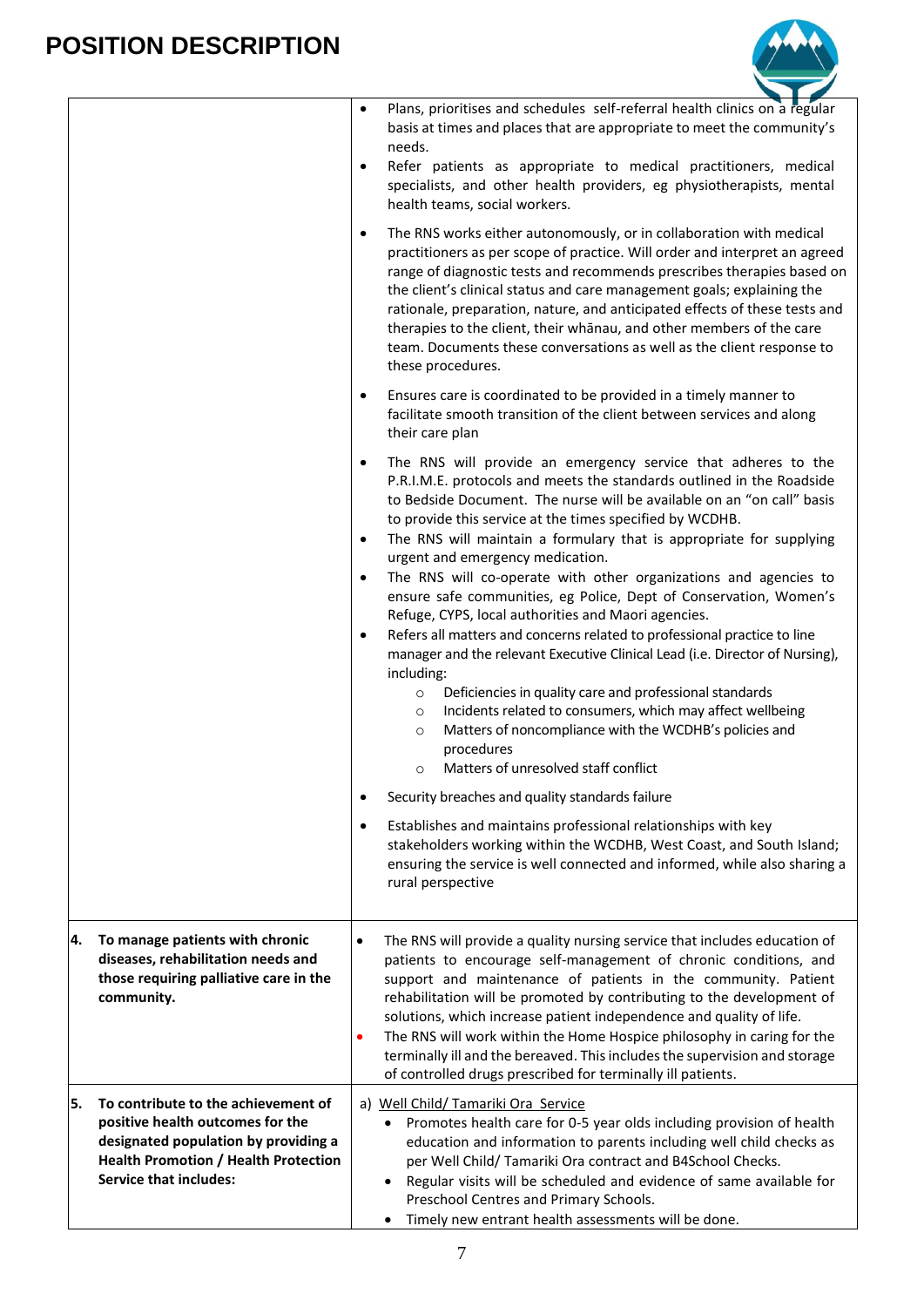

|    |                                                                                                                                                                                               | Identify health related needs of the school environs and students.<br>٠<br>Self-referral clinics at schools where appropriate.                                                                                                                                                                                                                                                                                                                                                                                                                                                                                                                                                                      |
|----|-----------------------------------------------------------------------------------------------------------------------------------------------------------------------------------------------|-----------------------------------------------------------------------------------------------------------------------------------------------------------------------------------------------------------------------------------------------------------------------------------------------------------------------------------------------------------------------------------------------------------------------------------------------------------------------------------------------------------------------------------------------------------------------------------------------------------------------------------------------------------------------------------------------------|
|    |                                                                                                                                                                                               | b) Immunisation Service<br>Timely completion of immunisation programmes.<br>$\bullet$<br>Immunisation offered to appropriate clients as per immunisation<br>schedule including maximizing opportunistic immunizations in the<br>'hard to reach' groups within the community. Develops & maintains<br>an immunization register and recall system<br>Promotes immunisation programmes in the community.                                                                                                                                                                                                                                                                                               |
|    |                                                                                                                                                                                               | c) Health Promotion<br>Participates in Health Promotion/Health Protection activities,<br>projects and programmes in conjunction with promotion /<br>protection staff (Community & Public Health)<br>Responds to community initiatives (schools/parent groups etc) in<br>health care by participating in health education programmes<br>promoting healthy lifestyles & focusing on requirements of provider<br>plans incorporating the philosophies of the Ottawa Charter and the<br>Treaty of Waitangi.                                                                                                                                                                                             |
| 6. | Own competence and professional<br>development                                                                                                                                                | Participates in own annual competence/performance review, with<br>$\bullet$<br>feedback utilised proactively as an opportunity for professional growth                                                                                                                                                                                                                                                                                                                                                                                                                                                                                                                                              |
|    | Maintaining competence according<br>to the Nursing Council of New                                                                                                                             | Maintains ongoing education at least to the level required to maintain<br>$\bullet$<br>own Annual Practising Certificate                                                                                                                                                                                                                                                                                                                                                                                                                                                                                                                                                                            |
|    | Zealand's competencies for<br>Registered Nurses.                                                                                                                                              | Maintains organisational requirements around mandatory training and<br>$\bullet$<br>other professional development requirements relevant to role                                                                                                                                                                                                                                                                                                                                                                                                                                                                                                                                                    |
|    | Demonstrating a personal                                                                                                                                                                      | Participates in regular peer review<br>$\bullet$                                                                                                                                                                                                                                                                                                                                                                                                                                                                                                                                                                                                                                                    |
|    | commitment to maintaining<br>requirements of continuing<br>competence, including professional                                                                                                 | Participates in regular professional supervision to facilitate reflection and<br>$\bullet$<br>growth                                                                                                                                                                                                                                                                                                                                                                                                                                                                                                                                                                                                |
|    | development hours.                                                                                                                                                                            | Notifies line manager of any changes to scope/conditions of practise<br>$\bullet$                                                                                                                                                                                                                                                                                                                                                                                                                                                                                                                                                                                                                   |
|    |                                                                                                                                                                                               | Holds and promotes relevant professional portfolios (i.e. PDRP and<br>$\bullet$<br>Takarangi Cultural Competency)                                                                                                                                                                                                                                                                                                                                                                                                                                                                                                                                                                                   |
|    |                                                                                                                                                                                               | Prescribing requirements?<br>$\bullet$                                                                                                                                                                                                                                                                                                                                                                                                                                                                                                                                                                                                                                                              |
| 7. | <b>Health and Safety</b><br>Maintaining a high quality, safe, and<br>secure work environment by<br>following relevant WCDHB policies,<br>protocols, and standards.<br>Actively managing risk. | All WCDHB staff are required to meet all Health & Safety requirements as<br>described in the Health and Safety at Work Act (2015), and to observe all<br>relevant WCDHB policies and procedures. This includes:<br>Personal commitment to zero harm<br>$\circ$<br>Reporting for duty in a fit state, free from the influence of alcohol or<br>$\circ$<br>other drugs                                                                                                                                                                                                                                                                                                                                |
|    |                                                                                                                                                                                               | Ensuring personal health, safety and wellbeing - and that of others<br>$\circ$<br>Report and manage any actual or potential hazards submitted via<br>$\circ$<br>the Safety1st incident reporting system<br>Assist with responding to, and resolving, client concerns or<br>$\circ$<br>complaints in a way that is professional and sensitive<br>Using all protective equipment provided, as appropriate<br>$\circ$<br>Cooperating with the monitoring of workplace hazards and<br>$\circ$<br>employee's health, including attending all relevant safety training<br>and complying with all safety instructions<br>Ensuring that all accidents or incidents are promptly reported to line<br>$\circ$ |
|    |                                                                                                                                                                                               | manager(s)<br>Reporting any pain or discomfort to the line manager(s) as soon as it<br>$\circ$<br>develops                                                                                                                                                                                                                                                                                                                                                                                                                                                                                                                                                                                          |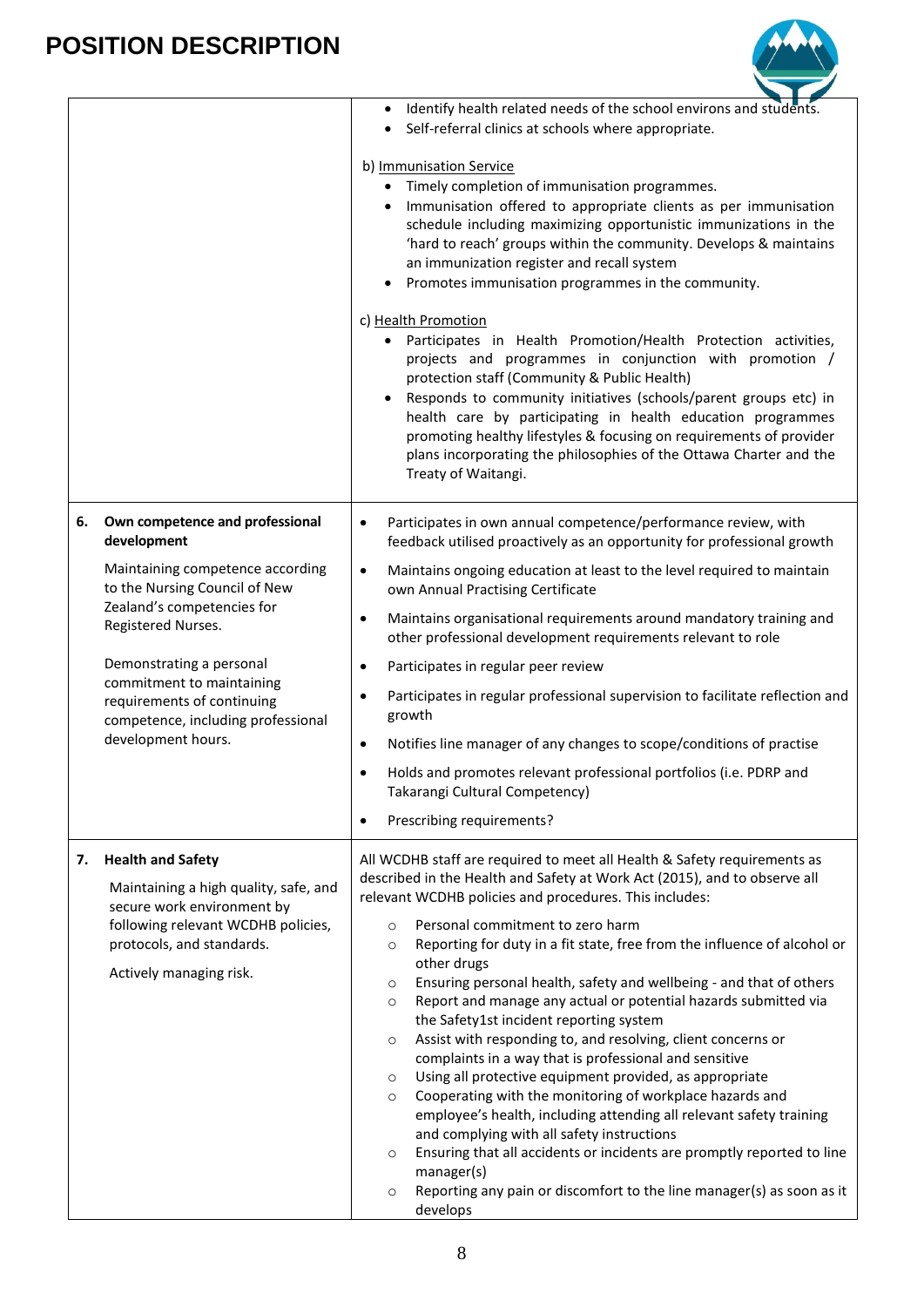

| Seeking advice from the line manager(s) if unsure of any work<br>$\circ$<br>practices<br>Working alongside the Occupational Health & Safety and Wellbeing<br>$\circ$<br>Advisor team to implement initiatives aimed at improving health,<br>safety, and wellbeing<br>Complies with health and safety policies when providing care in the<br>$\circ$<br>community<br>Complies with organisational health and safety polices including<br>$\circ$<br>those related to: handling of instruments, storage of medicines,<br>disposal of sharps, and any other potentially dangerous equipment |
|------------------------------------------------------------------------------------------------------------------------------------------------------------------------------------------------------------------------------------------------------------------------------------------------------------------------------------------------------------------------------------------------------------------------------------------------------------------------------------------------------------------------------------------------------------------------------------------|
| or substances                                                                                                                                                                                                                                                                                                                                                                                                                                                                                                                                                                            |

| 8. | Quality<br>Ensuring a quality service is provided<br>and taking an active role in quality<br>activities, identifying areas of<br>improvement.<br>Actively managing threats to a<br>quality service. | Every WCDHB staff member is responsible for ensuring a quality service is<br>provided. This includes:<br>Actively leading and actioning quality improvement activities in<br>collaboration with line manager(s) and other key stakeholders<br>Working collaboratively to achieve 100% compliance with relevant<br>$\bullet$<br>service audit schedule(s), including accreditation and other<br>legislated compliance programmes<br>Setting quality standards in conjunction with the Executive Clinical<br>$\bullet$<br>Leads<br>Developing, informing, coordinating, and monitoring outcomes<br>$\bullet$<br>from relevant audits in collaboration with key stakeholders to<br>evaluate clinical standards and patient outcomes in accordance with<br>national and organisational standards. This includes actively leading<br>change to address any corrective actions.<br>Developing and/or reviewing relevant policies and procedures as<br>$\bullet$<br>required<br>Supporting colleagues and members of the interprofessional team<br>to develop and implement ideas for practice innovations<br>Works alongside the WCDHB Quality Team and the Clinical Quality<br>٠<br>Improvement Team (CQIT) to implement initiatives aimed at<br>improving patient journey, care standards<br>In collaboration with the Quality Team, leads and participates in<br>$\bullet$<br>clinical audit to evaluate and develop practice<br>Identifies areas of improvement and changes in practice that are<br>$\bullet$<br>needed to improve care quality |
|----|-----------------------------------------------------------------------------------------------------------------------------------------------------------------------------------------------------|-----------------------------------------------------------------------------------------------------------------------------------------------------------------------------------------------------------------------------------------------------------------------------------------------------------------------------------------------------------------------------------------------------------------------------------------------------------------------------------------------------------------------------------------------------------------------------------------------------------------------------------------------------------------------------------------------------------------------------------------------------------------------------------------------------------------------------------------------------------------------------------------------------------------------------------------------------------------------------------------------------------------------------------------------------------------------------------------------------------------------------------------------------------------------------------------------------------------------------------------------------------------------------------------------------------------------------------------------------------------------------------------------------------------------------------------------------------------------------------------------------------------------------------------------|
| 9. | Reporting line, base, hours of work,<br>and work resources<br>Maintains appropriate practice hours<br>to maintain clinical competence.                                                              | Reports to the Clinical Nurse Manager Buller Health<br>$\bullet$<br>Negotiates all hours of work with line manager<br>$\bullet$<br>Maintains appropriate practise hours to maintain continuing<br>$\bullet$<br>competence requirements and an Annual Practising Certificate<br>Meets monthly with line managers to review progress against key<br>٠<br>deliverables<br>Ensures that all monthly reporting is timely and accurate<br>$\bullet$<br>Maintains a WCDHB mobile phone, maintaining replacement as<br>$\bullet$<br>required, and returns this resource if exits the role                                                                                                                                                                                                                                                                                                                                                                                                                                                                                                                                                                                                                                                                                                                                                                                                                                                                                                                                                             |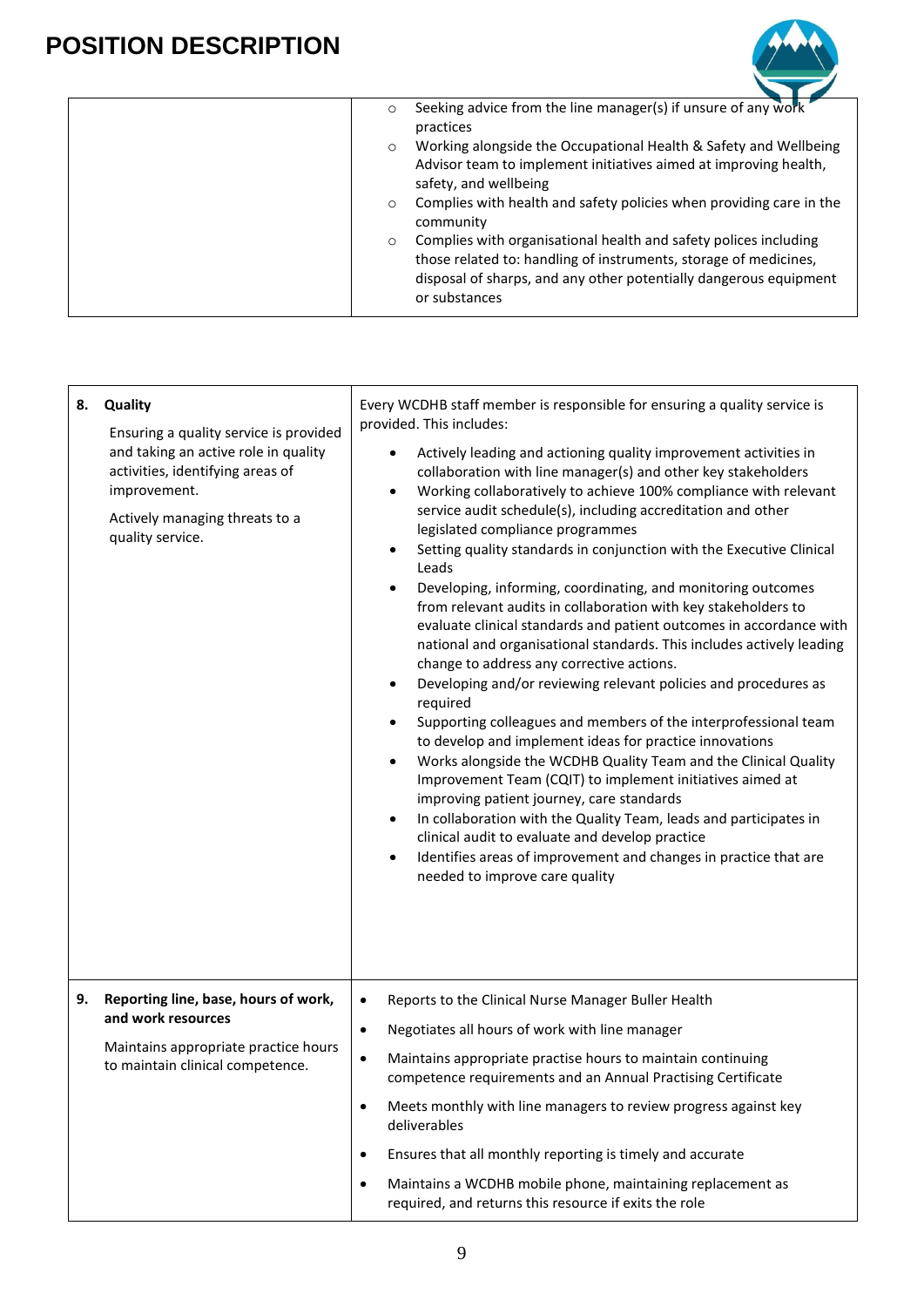

#### **PERSON SPECIFICATION:**

#### **Qualifications & Experience**

- The Rural Nurse Specialist will be RGON or RcompN with a current Practising Certificate and will have at least five years' experience including Accident and Emergency Services and Community/Primary Care.
- Experience in community consultation, implementation and evaluation of service related projects is desirable
- Has attended or be prepared to attend a PRIME training course and updates
- Hold an independent Vaccinators certificate or be prepared to attain the same.
- A current drivers licence is essential.
- Hold or be working towards recognised Post Graduate qualifications in Rural Primary Health Care.
- Working towards prescribing
- Qualifications and experience in the relevant field of practice is desirable.

#### **Personal Attributes**

- Clinically credible, respected, and person-centred
- Demonstrates high standards in terms of personal competence and professional practice
- Demonstrates cultural competence and evidence of application of the principles of the Treaty of Waitangi to provision of equitable health services
- Emotional intelligence
- Well-developed interpersonal and interprofessional skills
- Has an ability to consistently form therapeutic relationships with consumers and their families/whānau
- Demonstrated passion and commitment to professional development of self and others
- Ability to work autonomously, use own initiative, and accept responsibility for own actions
- Flexible, adaptable, embraces change
- Self-motivated
- Proven skills as a role model

Able to work under pressure and prioritise competing demands

#### **Desirable**

- Experience in conducting research
- Current portfolio as part of the Professional Development and Recognition Programme (PDRP)
- Endorsement for RN Prescribing or working toward same
- Experience working with MedTech32/ or Indici

#### **Knowledge of (but not limited to):**

- Health Practitioners Competence Assurance Act (2003)
- Treaty of Waitangi and its application to health
- He Ara Oranga and the government's response to the NZ Mental Health Inquiry
- He Korowai Oranga/Māori Health Strategy (2002)
- New Zealand Health Strategy (2016)
- Compulsory Assessment and Treatment Act (1992)
- Misuse of Drugs Act (1977) and Regulations
- Nursing Council New Zealand Code of Conduct (2012)